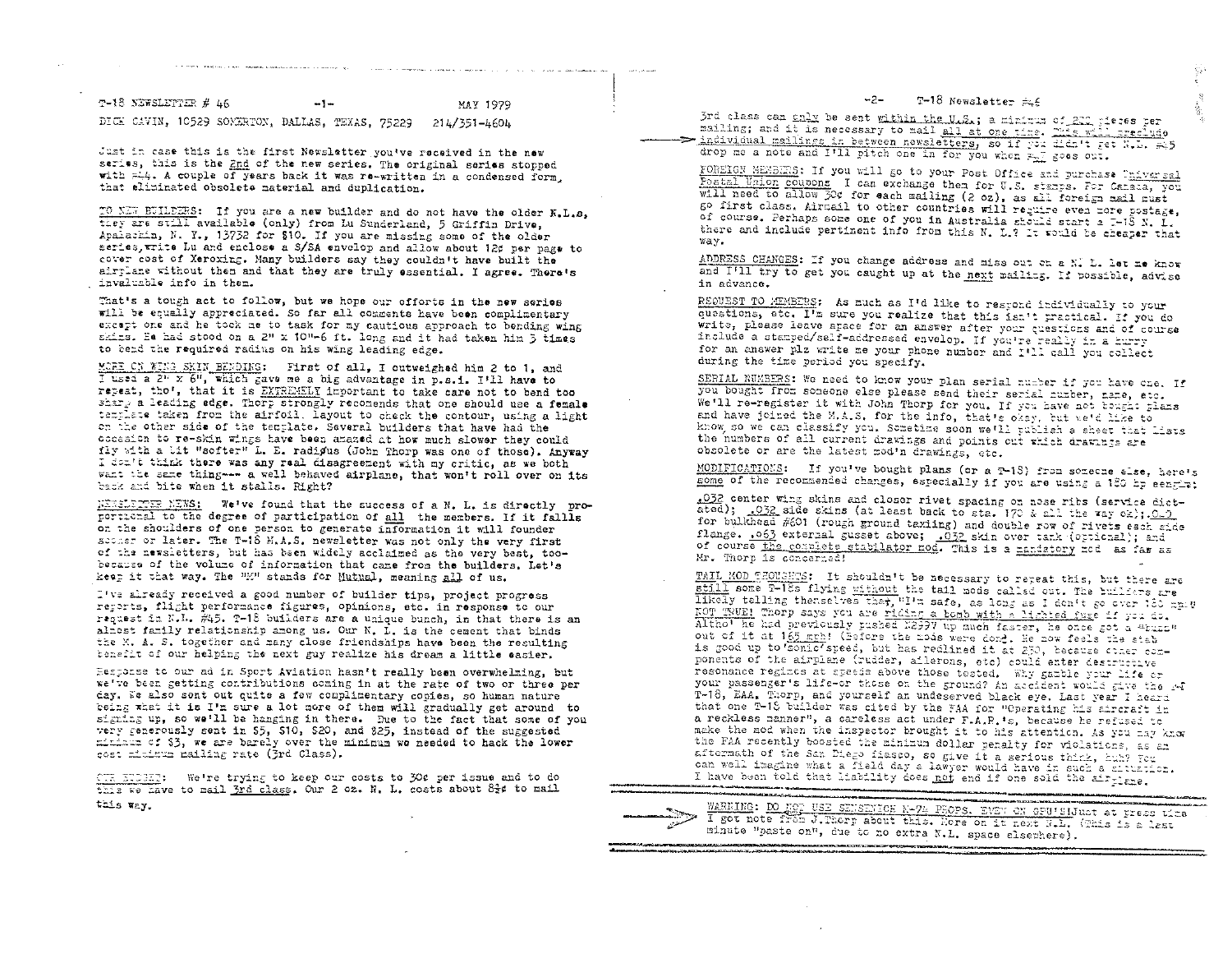bas os me

.<br>In the contract and annual contract and the contract of the contract of the contract of the contract of the co

State this month doesn't permit full coverage, but I'll go into greater detail in a later N.L. The other day I got a letter from an old friend, John Fox (3801 127th N. E. .. Bellevue, WA. 98005), one of the original 7-15 builders. He told how the T-18 he had built (and donated to the museum) years ago was destroyed in an accident, caused by still another in-flite failure of a cut-down and re-pitched metal prop! This one was a Sensenich MATHERS a Cherokee, reportedly. The engine was a 150 hp 0-320 Lyc. and there was shout 100 hours on the prop since installation. This could have easily resulted in a double fatality, but pure luck and the rugged T-18 airfrane

enabled the pilot and his wife to survive.

special control of the special control of the special control of the special control of the special control of

 $-5$ 

Your choice of a prop is one of the most important decisions you'll make in building your T-18. Previous newsletters have spelled out what you should and should not do about selecting a prop and John and Lu's article on prop failures in Sport Aviation is worth re-reading. Perhaps we ought to reproduce it in its entireity. Above all, don't blindly buy a prop. If you don't really know, don't be afraid to ask. THE M.76 ISOK APPARENTLY

If you lose part of a prop in flite you might shake the engine out before you could get it shut down. If that happens about your only hope of keeping it free stalling would be to quickly roll it into a steep turn. I lost a prop on an old biplane in 1937 and I can promise you that you'll never have a nore exciting time in your life. The  $M-74$  is Nor!

NTT ENGINE PROBLEMS: A word of caution about the Lycoming 0-320-H2AD 160 hoss exgine, about 3800 of which were recalled by Cessna.

Lee Skillman, 7 Worthington Lane, Parkersburg, W. Ya., 26101, has been werking on his T-18 for 14 years (that he describes as a "love affair") and he's now close to test flight day. Trouble started, tho', when he boughts factory overhauled engine. The top cross-over tube on the T-18 motor mt. won't clear the engine and one of the lower ones wouldn't clear the sump of this very different engine. Major surgery on the mount was required to make it fit.

It didn't end there either. He then had to butcher his cowl and add 3" tear drops to make room for the fuel pump and prop governor pads (just aft of the ring gear), which he says stick out like rabbit ears. Also the carb is mounted 2.5" right of center, affecting air scoop location.

This wasn't all, tho'. He ordered a cross-over exhaust from Dix Mackey, . which was guaranteed to fit all 160 hp Lycs. It wouldn't fit the H series and he sent it back. A replacement was supposed to be there in two weeks, but he's been waiting 5 weeks now, so Dix must be having problems with it.

Lee's not a tail dragger pilot and he'd be very grateful if some East Coast I-ther would come in and test fly his bird for him this July or August. I think that a guy that's hung in there for 14 years and had that much trouble deserves a little help, don't you?

He's also high in his praise for Ken and Geri Knowles for their help, which included some pre-fab parts, too. (I. too, can't say enough about the trongtress with which he fills orders and the quality of his work, even tho' he's been swamped with orders from overseas since OSH last yearl.

SFINERS: Our only sources for "per plans" T-18 spinners at the moment are the Sam Enowles Co., 5398 Trail St., Norco, CA, 91760 and the Ken Brock Co., 11352 Mestern Ave., Stanton, CA., 90680. If you're going the constant speed route they have a spinner that's ready to bolt on and go for \$150. If you are using a fixed pitch prop you'll have to check with them for special instructions pertaining to your prop thickness.

I got quite irritated with the Rattray Co. last year. I had just installed ore of Eill Cassidy's "Pacesetter" wood props on the 160 Lyc. and I called

### T-16 Newsletter #46

themtid) inouire if they had a T-18 spinner and how was the front bulkhead set up for the Cassidy prop. On, yes, they had a T-18 spinner and were very familiar with that prop thickness, etc., so I said to send me one. 6 weeks went by and no spinner, so I called again. They had no record of my order, but we went thru the complete song and dance again. 3 weeks later it finally arrived C. O. D. \$128, but the only resemblance to the Thorp spinner was the dia. of the shell base. Shape and contour were very different from the drawing. Not only that, but it was poorly made, with huge burrs left on the holes in the bulkhead. I was suspicious that it was not heat treated. I sent it back for a refund and was charged a 20% re-stocking fee. The refund came fairly quickly. I guess homebuilders have to be a hardy lot to perservere in spite of the frustrations along the way and the time involved, too.

In a future N. L. I'll give a report on how to install a spinnerand how to modify the front bulkhead of a spinner when you switch to a different thickness prop. In the meantime you might review Bob Kaergaard's article on spinner assembly in an early N. L. and Tony Singelis' article in his monthly Sport Aviation column. Incidentally, Tony's new book is out, and it's great.

COWLINGS: Here's some good news from Marc Bourget, 351 Guincy #5, Stackton, CA, 95207. Marc is a law student, who lives close enough to John to visit him often, and he tells me that if there is sufficient demand that another production run is possible on the Thorp metal cowl. John has given him permission to assess the demand, as well as authority to coordinate and make any such production runs. If you are interested, please contact Marc (not  $John$ .

In case you didn't know, Thorp's cowl design is a functionally superior cowling design, aerodynamically integrated with the rest of the T-18 design, is light, quickly removable for routine inspection and maintenance (A most important feature on a homebuilt). His proven design is the quality standard Movable internal cowl doors can be added (as on Paul White's "Xong") to reduce drag at cruise to a minimum. Combined with internal 'flow smoothers' mounted on firewall firewall sides, they give the ultimate in efficient cooling.

Fiberglas copies of Thorp's metal cowl have been available from Ken Knowles and Merrill W. Jenkins for some time and are of good quality. I've also heard that someone in South Texas has made a fiberglas cowl, that apparently was molded over the metal cowl.

MORE ON MODIFICATIONS: Marc also pointed out that when one starts out to modify John's design that they are tampering with pressure distribution values that have been carefully integrated into a complete design, via coordinates of many equations. It was not generally known until the past year or so that the fuselage shape was defined by equations that dictated the curvature of the side skins. I well remember that John once told me that the angle of the side skins (to B.L. O) could be gorderline for stabilator pitch authority under certain combinations of 40° flap extension and full forward C.G.

All of the above is not saying necessarily to not build a wide body, Marc says, but be well aware that there may well be a performance penalty to pay for that extra room.

LETTER FROM JOHN THORP TO BUILDERS: Quote. "The center wing beam IIS, #537-1, of the heavier T-18s has taken a permanent set from acrebatics.

During the building phase a web of 7075 T-6 can easily be substituted for the .040 2024 T-3 called out now. It is stroger and I would recommend it for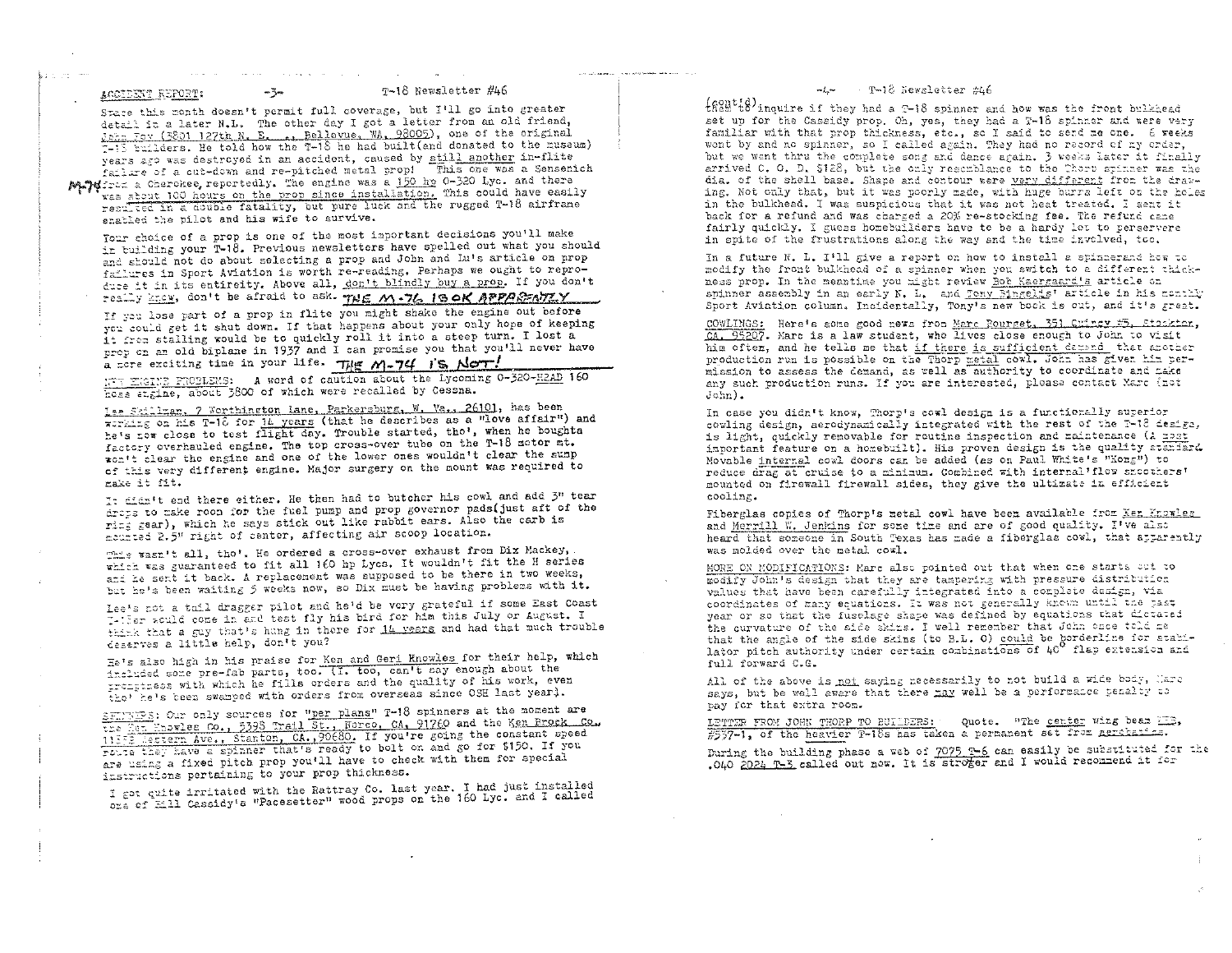n.

## $-5$ - T-18 Newsletter  $\#$ 46

new construction and also for Lu's convertible wings. If an older wing is being re-skinned the web can be beefed up by installing  $3/4 \times 3/4 \times .063$ angles in EACH of the two inboard bays on Each side. Use 2 angles between the ribs, making 3 equal spaces between ribs and using existing holes in the web. Use 4 evenly spaced rivets per stiffener.

Chuck Borden's T-18 is the only one that  $\mathfrak I$  have seen with a bent center wing main beam. He fell out of a slow roll and ended up in a very high speed pull out. There was over 6G's on the clock. I have heard of at least one other incident. Chuck repaired his airplane with the vertical angles and re-skinning of the wing with .032 and then sold it. He didn't need to worry about the airplane. It is stronger than it was when new".

7075 is a bit more susceptible to cracking than 2024-T3, so be sure to get rid of nicks and scratches.

AERCEATICS IN A T-18: Before you go out and do aerobatics in your T-18 consider this point: A 6G capability is ordinarily considered as the MINUMUM in strength carability for doing aerobatics. safely. Had you ever wondered why truly aerobatic airplanes can take up to 12Gs? If your T-18 weighs over 850= empty, do you know how much fuel and pilot weight can be added before your G tolerance becomes LESS than the 6G Minimum? Do you KNOW how many Gs your engine mount can take safely? And how about your prop blades? Are you a smooth, competent aerobatic pilot/ Are you REALLY competent to do aerobatics in a very clean and responsive airplane? Or has your experience been in slow, high drag airplanes, like a Citabria? Are you aware of the possible consequences if you exceed Vre if you fell out of a 'busted' maneuver? Have you considered the effect of Gs on your gyro instruments? Do you think you could open the canopy at 200+ MPH? Inverted? After you've considered all these points what do you think about the logic of flying your beautiful T-13 into a nearby airport where there is an FBO with a 2 place Pitts for rent to those wishing to stretch their neck a little?

A smoothly done barrel roll normally isn't considered an acrobatic maneuver (from a practical standpoint only), but letting the nose down while inverted could result (and already has) in excessive airspeed.on pull out and Gs sufficient to bend the main wing beam. Let's not clutter up the landscape with pieces of smashed tin and bloody hunks of meat. It makes the environmentalists furious.

BEGINNERS CORNER: Those of you in the 'beginner' stage that have to make things themselves as possible to stay in the airplane buildin' budget, your very first decision is WHERE TO START. Obviously it should be a simple part, not too demanding in skill, and one that will prepare you for the more demanding tasks ahead. The allerons pretty well fill that bill.

EUTIDING THE AILEFONS: (See previous write-ups, too). The plans call for .016 SAin for the allerons, rudder, and stabilator tabs. They will take up about 25 sq. ft. of the 36 sq. ft. in a 3' x 12' sheet (The standard size for .016 and .020). The extra 10 sq. ft. won't be wasted, as the chances are that you probably will want to make one or more tarts over (if you're human like the rest of us). Never order the exact amount of material on the rians. Even the pro's don't make a perfect part every time. Allow a little extra for practice and 'goofs'.

If there is a metal salvage co. in your area the smartest thing you can do is buy 2 or 3 sheets of metal for making layouts and templates. Aluminum is preferred, but galvanized will do in a pinch. Temp extremes will give trouble via different expansion rates of alum and other metals. . 032 or .010 is desirable for templates. Avoid battered or badly bent metal. Lay out the top and bottom skins on this metal and your parts will come out  $rel.$ 

# T-18 NEWSLETTER #46

 $-6-$ 

SOME TOOLS YOU'LL NEED: You'll need a good straight edge (about 4" x 60" or nore), a pair of dividers, a prick punch, hamper, sharp metal scribe, and a good scale that's graduated in 10ths, 100ths, & 1000ths. Do NOT attempt to build the airplane with a rule in 16ths, 32nds, etc. A rule 1 to 2 ft. in length is ideal, but you can make do with one 6" long if you mark your. straight edge with your scribe to identify various multiples of  $\epsilon$ ", etc. Your local sheet metal shop or A/C contractor can chop you off a long hunk of galvanized or alum for the st. edge.

You can lay out the skin directly, without a template, if you are supercareful, but when making form blocks for ribs, etc. ALWAYS make a terrlate first (for necessary accuracy). You can then locate index tooling holes in the template, the form block, and the part blank, so that the template and form block can be keyed together or the blank keyed to the form block. Bon't forget to reduce form block size by the metal thickness on all sides. Sizes of formed parts (ribs, bulkheads) are <u>outside to outside</u> dimensions. Think of #t as the smallest "door frame" you could push the part thru with zero tolerance (after forming).

TIP: Mark the edges of your template with a "Marks-A-Lot" felt pen, key it to your slightly over-size form block and start disk sanding. When the disk sander starts nicking the coated edge it's easy to see that you are making the form block the exact size of your template.

Once your layout is complete on one skin you can lay it on top of another blank and drill both identical parts simultaniously, saving one operation. First drill a hole or two on opposite corrers and slip a rivet in each hole, with head on the down side. Secure the other end with a little C'clamp, or an alligator clanp and you've got a perfect dowel pin to index parts together. Don't use cleco's, as they have a bit of "slop".

Use the same template to lay out the hole pattern for the stiffeners and their location on your skin template. The little skin stiffeners are best laid out and drilled in the flat, prior to bending. Take note that the flanges on the top don't face the same way as the ones on the lower skin.

Then riveting stiffeners on the thin sheets I prefer to drive them from the back side. I put all rivets in their hole and lay a strip of masking tape over them to hold them there. The sheet is then turned over and a harrer and flat-end punch (or steel rod) are used to head the rivet up from this side. Hold the rod squarely on the rivet and smack it with the hammer. A large fla piece of steel is laid under the skin as a fixed bucking bar. This method avoids skin stretching around the rivet andd results in a very stooth skin. It's even superior to using a rivet squeezer.

FILOT DRILLING: It's considered better shop practice to first drill 200 holes, and then as parts are mated, to drill out the holes with a m30 ht. This takes care of any slight miswatch of holes. Take care to use a sharp crill bit and be sure and hold the drill absolutely vertical or you'll tuallow! out the hole and make it egg shaped. Check the reflection of the drill bit in the sheet to be drilled and you can resdily see if it's vertical

FORM BLOCK MATERIAL: Almost any 3/4" thisk wood will do for form blocks-chip board, piywood, etc., so don't knock yourself out trying to find Benelex or hardwoods. Most of the wear is on the radiuscare where the flange is bent over, and you can make many, many parts before there is appreciable compression of the wood. One of the test deals is found at a cabinet shop where they'll have "drop off"pieces of the wood and plastic laminate.

FORMING RIBS, UPDATED: I've received several letters from new builders complaining that 6061-T4 is hard to find and that it's time-consuming and that forming is difficult. It's very educational to learn to make 'em that way,

and the state of the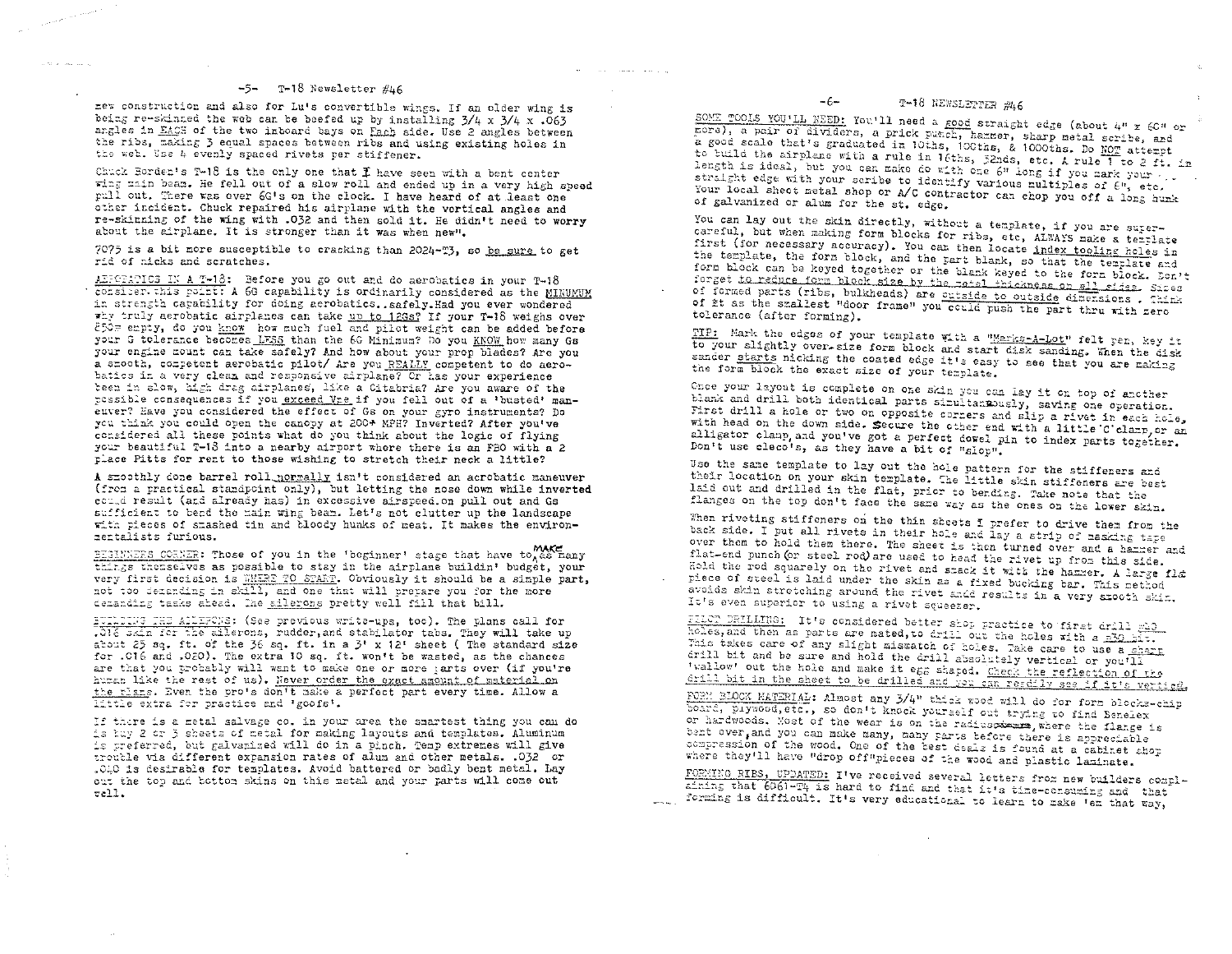### -7- T-18 NEWSLETTER #46

and the company of the

where  $\mathcal{L}^{\mathcal{L}}$  is a subset of  $\mathcal{L}^{\mathcal{L}}$ 

but white learned to make them an easier way the last few years, using 212-th. Kith the exception of the flap ribs, every rib on the airplane can be made this way.... FASILY... and no relief cut-outs are necessary eltion finis method is now widely used. It's the easiest by far.

**Contractor** 

 $\sim$  with  $\sim$  100 km s  $^{-1}$  .  $\sim$ 

the contract of the construction of the contract of the contract of the contract of the contract of the contract of the contract of the contract of the contract of the contract of the contract of the contract of the contra

In the press of bending metal over a form block (or in a brake)a certain andum of the metal is thinned out where it is bent. This "stretching" failed the outer flange edge to "grow" in length, as this is the only place the fight can move, resulting in a wavy or curved edge. We take care of this excess petal by crimping (between rivet hole locations). Crimping pliers are authesis from Aircraft Spruce & Specialty for about \$13, or you can at them into the form block with a cone shaped rotary file in a drill. Tap the cripts in over the notches by hammering them lightly with a wood or metal invel used as the male part of the "die".

This same the bow out of the rib (caused by forming). Crimps should be If adver than is necessary for the part to be restored to original straight like manition. Check it by laying it on the bench top. If you've overstimper just slightly flatten the crimps until it's straight.

It as a rubber mallet to evenly bend the flange down around the form block their the excess metal resists further bending. You will probably have 10<sup>6</sup> to  $\mathbb{Z}^2$  af springback and a pretty wavy edge at this point. Pull the rib aff the form block and start crimping as necessary. You can use the slotted still moni-brake here now to complete the flange bending to the required Engla ste write-up on it later in this N.L.)

It callents: Be sure the inner flange edge has been'set' to the form block ar the rib may not have the exact form block shape and size. Also, premark rivet hole locations prior to crimping, making a dot with marks-a-lot.

If you form bulkheads over a form block you'll probably need to straighten then the crimping, too. Erake forming doesn't stretch the metal quite as mess as harmering over a form block, so will require less crimping. A longer flames will require more crimping, too. You will note that a crimped flange La han stiffer than an uncrimped one. Every place you crimp makes the metal Times it's as thick as the depth of the crimp! Obviously the crimps should d all maray from mating surfaces.

Eive are above method a try. You'll catch on to it quickly and swear by it, tw. It's a lot easier to do than explaining it in 25 words or more.

If yuy we 6061 on hand go ahead and use it, of course. The compressive streagen of 6061-T4 is nearly as good as 2024-T3, even tho' the tensile strength is much less. To get equal tensile strength with 2024-T3 you'd have a ine much thicker material. That's why you don't see 6061 called the last any of the spar or fuselage extrusions. It wouldn't be safe to subcalcuta.

His are loaded in compression primarily, as are bulkheads. Mr. Thorp chose 606) Jar ribs, due to its comparative ease of forming by beginners. At that the che common practice was to make ribs and other compound curve parts on 2024-0 (dead soft) and then heat treat to the T3 condition. This tended was not satisfactory for builders that lived away from heat treat facilities and in addition there were problems with warpage from improper gissinging and corrosion resistance if the pure aluminum coating (Alclad) reat this solution with the alloy matrix from improper heat application. hr. There even made it easier for beginners by showing an optional method if r. forming, using relief cut-outs on the nose rib flanges.

114 - Li It might be noted that (6061) T-4 is an unstable condition and callery age hardens to 6061-16 within 60-90 days, so usually has to be

### $-8-$  T-18 NEWSLETTER #46

special ordered because of limited shelf life. If you get 76 just sock it a little harder, but the EASY way for most applications is 2024-T3. Flap nose ribs and dash frames are two of the parts that require severe forming anno are difficult to make with 6061 and nearly impossible with 2024-T5. If you don't buy theses parts ready made, you'll either have to go the heat treat route or use relief cut-outs. Crimping can be used, but they'll have to be deep and close together. They probably would interfere with river holes, too. If you use relief cut-outs anywhere be sure that they don't deadend in the area being bent, as they are likely to crack under forming stress. Get them on out into the flat area before you stop drill the end of the relief cut.

EXMOING EXTRUSION: Several new builders have asked for an explanation on how to bend the angle extrusions used in the fuselage. It's really no big deal. Simply put the extrusions in a vise and give them a tap with a rubber mallet on each side of the vise, then slide it along an inch or so and repeat. Don't slug it and try to get the desired curve on the very first pass. If you get a little buckling going on the compressed side take a ball peen hairer (or your rivet gun) and a bucking bar and work it out flat. With the skins and bulkheads clecoed together you can lay the extrusion against the CUTEIDE of the skin to establish the bend contour.

If you want to "open up" the angle of the extrusion a few degrees wider than the normal 90<sup>0</sup> lay it down on the vise anvil, so that it looks like an inverted V, and tap it on top, moving it along as you do. If the sharp corner (apex) of the inverted V is sanded off, so that it is parallel to the inser fills: radius it's even easier to do.

JOGGLING EXTRUSION: There are several places where the extrusions must be joggled or double joggled in the fuselage. It's quite easy to do this with a "joggle fork" in a vise....providing the sharp corner is sanded off (as in the paragraph above). Always use a joggle fork that's thicker than the joggle depth desired, allowing for some spring back. This is a simple method that works well. Another method is to make a male/female die set-up to use in a vise, but this takes a lot of pressure applied slowly.

JOGGLE FORKS: You'll need a variety of joggle forks for the various material thicknesses. (See sketch of a typical one). Dimensions aren't critical, but all edges in contact with the part to be joggled should be rounded off and polished, so that sharp edges don't dig in and mark the part. Easically a joggle fork is nothing more than a small rectangle of metal, with a slot near the center. The slot is of sufficient height to allow flanges and extruatens to be inserted. The slot should be several times wider than the thickness of the part to be joggled.

In use the fork straddles the area to be joggled and is put in a vise and the jaws squeezed closed until the joggle fork legs are almost parallel to the flange being joggled.

ATTACHING EXTRUSIONS TO SKIN: Over the years there has been some controverare as to whether extrusions should be pre-bent before riveting ther to the skin. It was said that riveting the extrusions to the skin in the flat, without pre-bending stretched the skin tightly between the frames and was a superior method. It's been done both ways and I'm not sure what the consensus of opinion is, but it does seem certain that flat attachment will inseed give flat spots between frames, as verified by laying a straight edge hetween frames and eyeballing it.

 $\Delta$ 

 $\leq$ 

There is a middle ground that several builders have used in the past. It entails pre-bending the large 1x1 extr'n, but the others are first match drilled with the skin and then clecoed to the skin. In the next phase the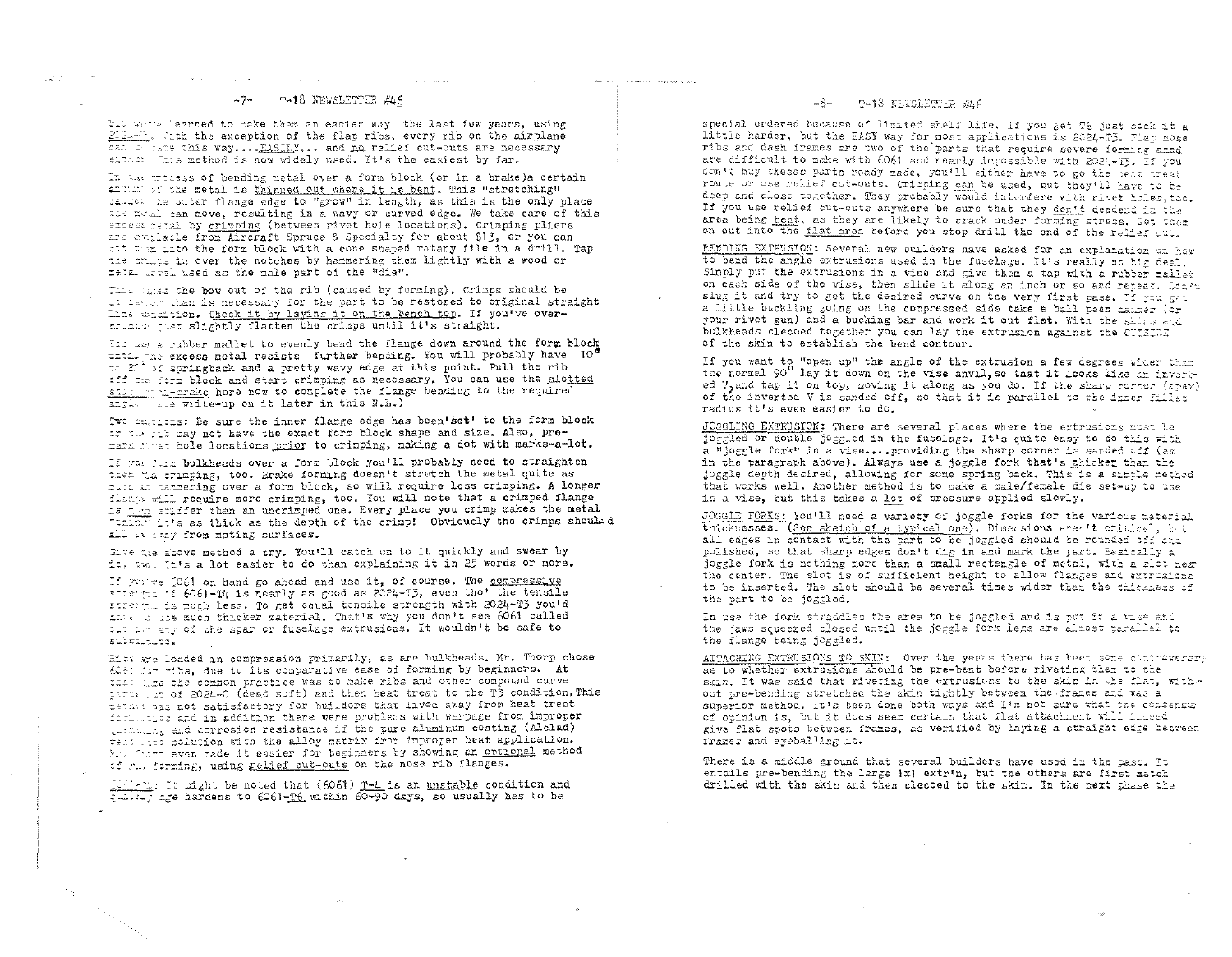tillateds are attached to the skins, one by one, in order, from one end to the whist. This bends the extrusions gradually and also stretches the skin a tit, too. I did this on the last fuselage I made and I believe it's the latter way. I think the best riveting procedure to follow after this is to start at the middle and work both ways away from the middle.

FINEING: Ee aware that when you drive a rivet that the skin around it is the cost some and the skin will grow a bit in length. The more rivets in cas lins line there are the more you are likely to notice the accumulated strations. Over-driving rivets accentuates this, of course, but don't under -trive rivets just to have a more pleasing side skin, cither.

After iniving the rivet, leave the bucking bar in place and smack the factory hest with a rubber mallet. This bumps out the depression left in the skin from riveting. If you'll experiment on scrap to find the best combination of all wrissure to the gun and bucking bar weight you'll minimize the problem. At any rate please don't plaster up rivet heads with body filler in an attempt to impress the troops. All you are going to do is add a LOT of weight -pormibly as much as 25-30 lbs. if you did the whole airplane that way! One ertemenced builder weighed his airplane before and after painting with Direct Informand it came out 30# heavier... with NO body filler.

List anora filler wt. will only raise your landing speed, lengthen your take off run, out your rate of climb, etc. The sad part is that sooner or later it this come off in chunks. Body fillers are simply resins with inert fillers adden to enhance their sanding qualities. Polyester resin is known to be a peer assessive under ideal conditions and epoxy is known to de-bond in the prassine of moisture. Resins will continue to cure and shrink as much as 6% then indicated to prolonged exposure to sunlight and heat, popping the paint fill savve. The more filler in one area the worse this becomes. Vibration and they chunges do the rest.

MENT DIENE: We'll cover more items for beginners. In the meantime why not drop If a lite, indicating what building areas that you'd like more info on. First of all, tho', go back thru the older N. L.s and chances are you'll first the answer there. By the way, have any of you had a chance to work up a sitiant index for the condensed version of N. L.s #1 thru #4? If so, plz sell to a copy and we'll run it as a separate page. If you run across a gich var to solve a problem, send it in. It would make my work easier if The visid type it up in the format we use and all I'd have to do would be to pacts it on another sheet to make the plate. If you can't type, don't let that soap you, the'. Write it up the best you can and I'll re-write if it's messaisary as I type it up.

ING COODERN FLIES AFTER 16 LONG YEARS! Dean (255 Hemlock St., Proomfield, This will has plan serial #31 and in Jan. 179 his bird was airborne for the airst time, to his unrestrained delight. He has a 160 hoss Lyc. in it and the of Ell Cassidy's "Pacesetter 200" wood props on it. Empty wt. is 35 = viin oil and wheel pants. He says, "It climbs like crazy and seems to be sting about 170". As soon as he gets everything settled down he'll send same additionate perf data. He said that Bill Cassidy commented that it was the furor one flown in the age-hardened condition!

Dear is an old, old friend from back in the early T-18 days and we used to will a let on my Denver layovers when I was flying domestic 707s. He sold a green stainless steel cross-over exhaust kit last year (are they still availacle, Dean?). I was very pleased with the one I got from him.

Jean Therp has said over and over that if you don't have a cross-over exhaust an a leyl. Lyc. that you are cheating yourself out of as much as 10% of your integrower! Another way of saying it is "A cross-over exhaust will pay for itself in fuel in short order and give you better performance in the

#### $-10-$ T-18 NEWSLETTER # 56

in the meantime".

and the companies of the companies

CHINO FLY-IN: I went out ot Chino last month annual Fly In and got to look at a bunch of fine T-18s and visit with a great bunch of guys. Don Taylor sot a new record on a round trip flite to Las Vegas. The T-18s were the most numerous type there, but "California sunshine" really fouled up the works and kept many airplanes away. The ceiling and viz didn't break both days until noon. Then at 1:30 they closed the field for a nuch too long aer o -batic program.

The highlight of my trip was flying Ken Knowles wide-body, folding wing T-18 on its return trip to Corona. I flew it in the air for awhile and I simply could not detect any significant difference between his T-18 and any of the other 21 I've flown or flown in. Even with the shortened ailerons the roll rate and control authority was "pure T-18", which is saying that it is a delight to fly. Possibly the extra 5" of fuselage length increases an already good pitch and yaw stability a small amount, but I honestly could not detect it if it did. I've never flown any T-18 that had anything other than beautful control and stability, but it would be meaningless to rate one airclane against another in this area, as control friction, c. g. position, etc. would vary somewhat from one airplane to another.

WIDE BODY: The wide body T-18 is noticeably more comfortable at shoulder height, even the' Ken has 1" thick upholstery above the W. L. 42 extrusion. I'm a hefty 235 lbs, so I don't really sprawl out in full comfort unless I'm in a Cherckee, etc, but the W.B. seems pretty great to one my size. I've flown a couple of T-18s that had thick upholstery up as far as the K.L. 42 extr'n and just cloth glued to the skin above that point and two of us my size were most comfortable with that arrangement. Offset (bent) sticks are most helpful for that little bit of precious leg room, too. I'd recommend them. Even if you personally are trim and slim you might want to consider that some day when you sell the airplane that the buyer will procably be 6'3" and weigh 250 lbs.

FOLDING WING: The folding wing has extra flap area and I was most curious to see what this would do to approach speed and glide path angle. Chris Frat, who built the wint from parts Ken made, had written me that the folding wing weighed 20 lbs. more than the standard wing and I wondered if the extra flap would make up for that extra weight. That extra 20 lbs. Musss up" about 1 sq. ft. of wing area, so there is an increase in the CLEAN stall, but I'm guessing the flapped stall comes out about even, all else equal. Airspeed indicators ar, notoriously inaccurate at high angles of attack, so unless we calibrate it and do tests under exactly identical conditions we are only comparing apples to oranges. To summarize my observations, Ken had the air speed down to 80 mph IAS on final to Corona, with no visible increase in sink rate and it felt good and solid and there was even a little bit of float in ground effect left when he flared. He feels it flies as least as glowly as the other airplane, but no conclusions should really be drawn from a one time observation.

NEWS OF THE LDS-2 AIRFOIL: From the mail I've received so far the majority of builders are opting to build the folding (pardon me, convertible) wing. At least 3 have already flown; Men's, Chris Fast's, and Bill (ox's, and several more are on the verge of flying that I know of. I just talked to Ken after my return from Chino and he said Chris Fast had just delivered the new wing to him that was built with the new LDS-2 airfoil and that he was hosing to have it fitted to the airplane the next day. This was the 4th set of wings that Caris has built, incidentally. (More on him next month). Any way we'll soon have some answers on what the new airfoil will do at low and high soceds. Some people doubt that we will be able to tell any measureable difference, while others are most optimistic.

 $\mathcal{L}_{\mathbf{A}}$ 

は冷え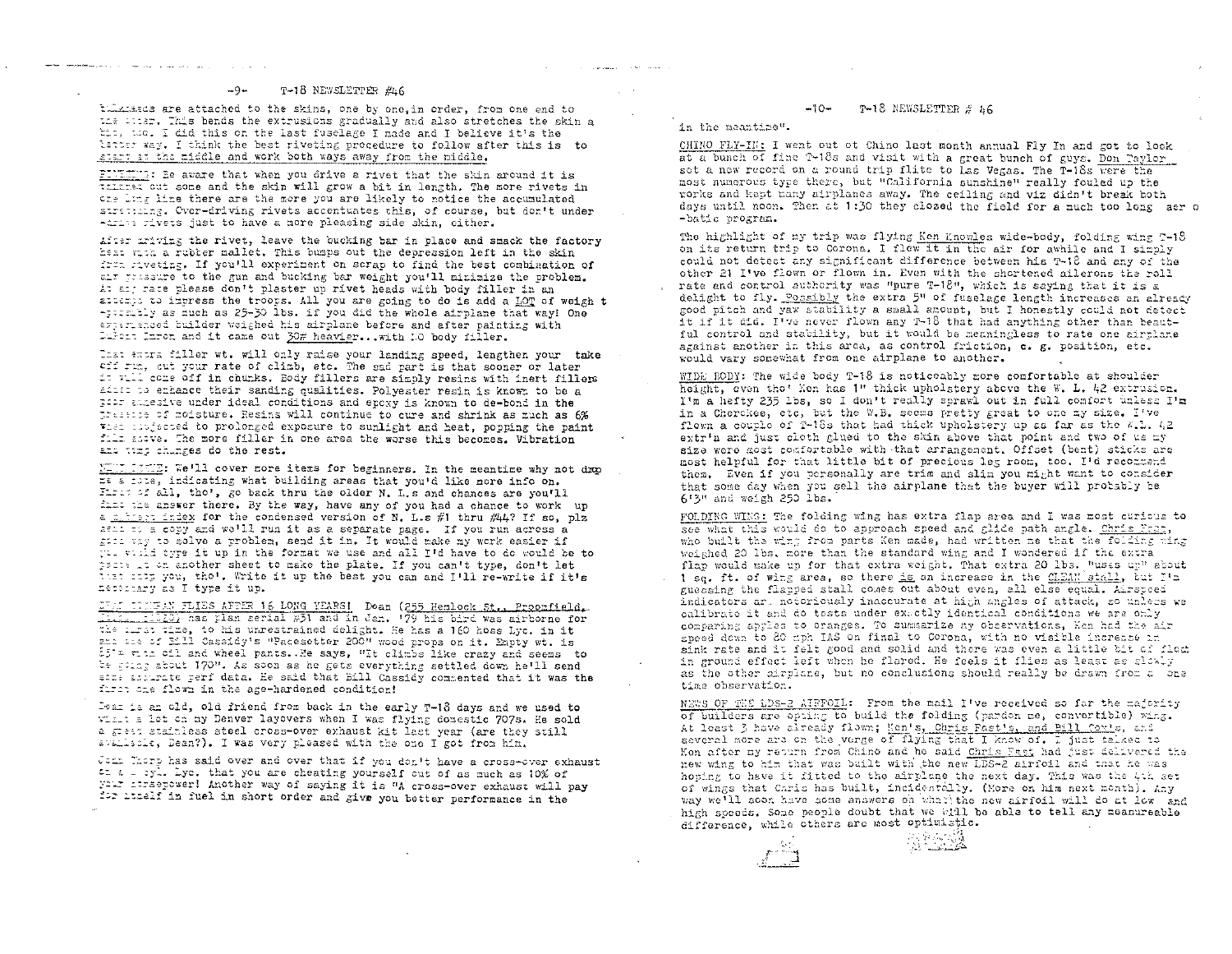#### T-18 NEWSLETTER #46  $-11-$

الراز الامتينجيلي مالكتي والمستعاد الارتزاح شوريا ولاوقع لمستعمله فلان المعر الأواد المرادية وقررار الراحي المرجح

JUNE 25th, 1979, THE T-18 WE/C WITH THE LDS-2 AIRFOIL FLIES: I just returned from California last night, still aglow with the pleasure of a really great weekend. What made it so great was 19 T-18s, 3 Sky Skooters, 1 Derringer and several other homebuilts and factory builts showing up at Lodi CA at the Linde Airpark at 11am in a surprise birthday fly-in and cover-dish luncheen in henor of John Therp's 67th birthday. Around 60 persons showed up to show their respect and admiration for their good friend and to again express their gratitude for his designing the world's Best sport airplane,

I flew out to LAX on Braniff on Friday afternoon and Geri Knowles met me and drove us out to Corona, where Ken was all set to go part way in the. remaining daylight. We were loaded up to gross, with all our bags, cameras, gas, etc., but I got a pleasant surprise as to how quickly the 160 hp and c/s prop combination got us up and out of there. I was also pleased with our rate of climb to 8500 ft, averaging a little over 1000 ft./min. @ 120 mph IAS. Ken doesn't have an outside air temp gauge in the new one, so I can only guess at the temp. It was cool, tho', as the inward opening cockpit vent in the canopy almost made it too cool. At cruise Ken pulled square power of 23" and 2300 rpm and we were indicating better than 162 most of the time. I don't know what cra hp we were pulling or what our TAS was, but we made the 215 miles we flew to Vicalia in 1 hr. 15" from takeoff to touchdown and that comes out to mighty close to 180 mph, including climb to 8500' and that was against a forecast headwind component of 10 kts! That's mighty good perf in anyone's book, I'd say.

During crz I was experimenting with pitch stability by raising and lowering the nose a few degrees and releasing the controls and seeing how many long period oscillations it took for it to return to trim speed. Our c. g. at the time was probably fairly close to the aft limit, with about 15 gals. of fuel remaining, and I don't think you'd want any better pitch stability.<br>Kicking the rudder to deflect the nose 10 would zero it back out after a decreasing series of 3 oscillations after release, also just about perfect. Our really pleasant surprise came at the end of the return trip, where Ken stalled the airplane, carrying about 1500 rpm. Without flap it was indicating about 60 when it broke very GENTLY, with LOTS of pre-stall buffet and very good aileron control remaining at the stall. The pitch down was about 150.

Now all these figures are only the very first sampling of numbers and you . shouldn't consider them cast in stone until more data can be acquired and instrumentation verified, but it appears that the new airfoil doesn't hurt crz speed and it stalls perhaps 5 mph slower than the regular airfoil and it does have tetter stall warning and desirable pitch qualities it seems. Femeroer that the new airfoil is on the outer wings only and the flow at the dihedral break might be a big factor in stall characteristics. Tuft tests should tell us several things, so again, until we have hard facts and figures let's not jump at too many conclusions. Ken and I were both very pleased with its over all perf, but both of us are so crazy about how T-18s fly that I'm sure that we could be accused of just a little prejudice.

Cur return consistently showed a ground speed of 180 mph or better when I dia time checks between check points. We were at 7500 ft. and Ken was using 22" and 2200 and indicating 160 average.

I was again taking a look at aileron effectiveness at crz. I could squeeze a tiny bit of aileron pressure on, with no detectable movement of the aileron (referenced against the T.E. of the wing tip) and get a roll rate of at least 5% sec. I had time to observe several things enroute and one of the things that is worthwhile is the "joggled" stick, where one curves one way and the other the opposite. That way no one's leg gets pinned landing in a strong crosswind operation.

### -12- T-18 NEWSLETTER #46

.<br>The world official and CNAT (artist) can

It's a real pleasure to be around the T-18 gang on one of those get togethers. Each and every one of them are something special to me. I've heard others say the same thing. Ferhaps we all operate on the same wavelength is why we chose the T-18 designin the first place. It seems that all of them are always willing --even eager-- to share information to help the next gay. I've noticed other groups are close-mouthed or even a little bit surly in that respect. It seems they let their pride of accomplishment inflate their hat size, but I've yet to meet a T-18er with that attitude.

I would go into greater detail about John's surprise party, but <u>Pon Downi</u>e and his wife were there (both writers and photogs) and Shirley Clarke, too, so you'll be reading all about it Homebuilt Aircraft, Private Pilot, Plane and Pilot, and possibly other mags, so I'll just say we all had a marvelous time and that is was a thrill to see that many 7-18s lined up for pix.

I was sick when I got home and discovered the color fim in my camera had jammed in the factory carton and I didn't get a single picture in color. I had another camera with B&W film in it, so I didn't get skunked, but I was looking forward to some color shots to look back on some day.

OSHKOSH '79: You've probably already seen the announcement in Sport Aviation about the 2nd Annual T-18 Builder's Dinner, again organized by John Walton, formerly of Neemah, WI, but now a resident of Houston, Tx. This year it will be held on Tuesday, July 31st, at 7:00 pm at Eutch's Anchor Inn. That's on Arizona St., just off W. 20th Ave., on the N.E. side of Wittman Pield. The first meeting brought over 100 T-18ers together and we had a ball. You can make reservation on the T-18 Flight Line at OSE or in advance by contacting either

| Sandy Cordoza       |    | Bartara Walton          |
|---------------------|----|-------------------------|
| 3 Juniper           | or | temporary-P.O.Box 40307 |
| Woodland, CA, 95695 |    | Equator, Tx. 77040      |
| $(916) 666 - 9106$  |    | call info for th. #     |

Prospective T-18 builders are welcome, too. It's a great way to get acquainted with people you'll enjoy knowing over the years.

Bob Dial: Those of you that know Bob will be happy to know that he's on the way back from the heart attack he suffered earlier this year. He says he will be at OSH again with his T-18-with a legal P.I.C. of course.

Chris Fast: He, also is making excellent progress on recovery from his heart problem and he, too, carries a legal pilot.

Oats Tokle: I saw Oats at John's party and he has hopes of getting a 3rd class ticket before too long. Oats didn't have an attack, but they caught his trouble on a treadmill EKG luckily, for his piping was practically choked off. Oats flew DC-10s for CAL.

We were all delighted to see John and Kay looking in good health and spirits. I don't think I've ever seen John smile so much in one day and Kay was positively radiant. I'm sure that John has averaged getting 5 or 6 long distance calls a nite since the design came out and perhaps some people might think she would get bitter at the constant intrusion, but if she does she really doesn't show it. She's always been most gracious to all of us weirdo airplane nuts.

Perhaps about now you're saying, "I thought this newsletter was supposed to be all how-to-do-it-stuff". Well, there's a very pleasant social side to it, too, and it's a big part of the fun of it all. As you know, I'm pretty mack a nut on my admiration for how the T-18 flies, but I also equally enjoy getting to know all the T-18ers well and I think most of you feel that way.

This makes me think of something Ken Knowles told me about when he built his first airplane that's worth passing along.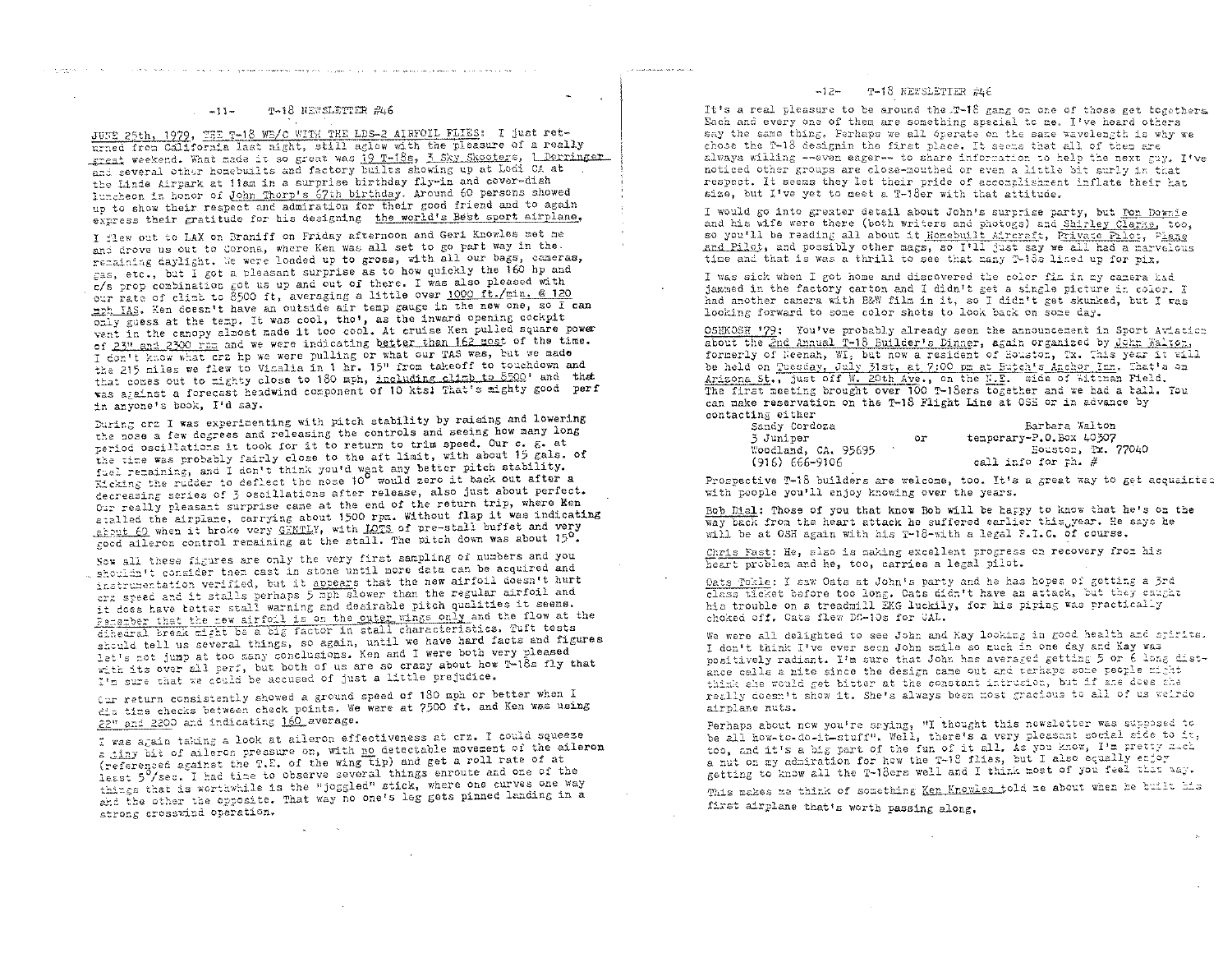### $-15-$  T-18 NEWSLETTER #L6

He said that he worked on his airplane only on Mon., Tues. Wed., & Thurs. and saved Fri., Sat., and Sun. for activities with the family. Looking back. I can see that such an arrangement would keep down problems with the wives and children. Some women get to viewing the airplane project as a rival for the husband's affection with predictable results.

PACL KIPIK, (2921 23th Ave. A, Moline, Ill. (1265) is very close to flying Eis I-10 and I can promise you that it will be excellent. I stopped in and locked at his project on the way to OSH in '77 and the workmanship was very professional locking....as it should be. Paul's the chief honcho in maintenance for the John Deere Co.'s jet fleet. Here's his thoughts on the building of wings and fuselage: "Mitter reading the earlier N.L.s thornughly, I decided to drill the W.L. 42 fuselage stringers in the flat position with the side skins as templates, as recommended. This worked beautifully for assembly, but upon installation and riveting of the side skins they were drawn slightly, so that the full curvature of the skins was not obtained. I would recommend to anyone making side skins to drill angles upon installation of the skins to trevent the flattening of the side curvatures between the pulkheads. It was most pronounced in the cockpit area between the dash frame and the roll bar upright. I doubt very much if this will affect performance. but I'm sure that it will be noticeable with a shiny coat of paint on it. The skins are drum tight."

WINGS: Faul has this comment on wing installation: " After reading so much atout wing twist and resultant vicious stall characteristics. I decided to go"the step beyond"in building my wings. A simple vertical jig was made to surtert the center wing at the inner and outer attach points. An incidence board was cut out of clear redwood, traced from the airfoil template.

This beard, along with a propellor protractor, borrowed from our shop, was used to check the wing for twist during fabrication and the extensively during riveting. This procedure was also used for the outer wing panels. There was no measuable twist in any panel.

When installing the wing to the fuselage, the incidence boards again came into thay. 1/3" pilot holes were drilled in the rear spar attach fittings at bulkhead sta. 91. No holes were drilled in the rear spars themselves. The fucelage was leveled, the wing main bolts installed and tightened. A chalk line was struck on the floor and make shift plumb bobs taped to the Leading Edge of the wings to insure a straight L. E. The protractor was zeroed out on the level fuselage, using the W. L. 20 stringer, and then the incidence was get per plans and the rear spars were clamped to the attach fittings. The existing pilot holes in the fittings were then extended into the spars. They were then drilled nearly to size, reamed and bolts installed before clamps were renoved. Incidence is exact on both wings. This same procedure was also used to rig the outer panels.

Now that the wings are leveled and set, one final job remains: The installatiem of the flaps.

INSTALLING THE FLAPS: In my years of admiring the T-18s before I took the plunge, one major discrepancy stood out: The flaps never seem to align with the ailerons, etc. I realize that the left flap is used for trimming in roll. of corree.

When attaching the flap hinges, a template was used, however there seemeda let nore margin for error, so again I drilled a pilot hole in the wing for half of the fitting and didn't drill any holes in the flap hinges themselves. The incidence board was again clamped to the wing, the flaps clamped in place, and the pilot holes drilled into the flap hinges. This allowed the correct incidence angle to also be set into the flaps. They were then removed.reamed

to size and then re-installed.A 1/16" spacer was put on the leading edge of the left flap when the rigging was being done, to allow the left flap to be raised hi, her than the right one if required later for roll trim.

I firmly believe that the wing installation is the most critical procedure for a good flying airplane and should not be left to the rescibly less precise procedures and measurements, error accumulations, that are possible zhen matched hole tooling alone is used. I'll be one very unhappy fellow if I end up with bad stall characteristics or a wing heavy condition. The same incidence board procedure was used to fabricate the horizontal tail.

While speaking of flaps, I had the pleasure of being invited to go flying with Bob Dial in his T-18 when in Detroit for my brother's wedding. His cock it seemed to be much larger than any T-18 13d been in and for good reason. He had installed an electric flap rotor, removed the forward tunnel, and lowers: the aft tunnel. The flap motor was a very simple installation of a GNO power window motor and sector gear (See pictures we ran last issue in #45 K.L.) Bob has lowered his flaps at 120 mph with no problems while testing this installation. (John recommends 110 max for flap extension).

CONMENT ON ABOVE: Well now, gents, THAT'S the kind of report we need frem you out there. I ask that you send in anything on the building or operation of the airplane, or your thoughts or questicns, doings of T-18s and T-13 people, etc. Just because someone else has told how to do something in the past N. L.s, don't let that stop you. Tell us how you did it. Faul's method above is very good and you certainly won't go wrong if you take that route. Before someone else rises to the defense of matched hole tooling and points out that quite a few of the estimated 300 T-18s that have flown have teen built completely with matched hole tooling and without jigging of any kind and most of them fly superbly. In all fairness, tho', the incidence board method has been widely used for many years and is the simplest way to know if a structure is properly aligned. The wing riveting sequence we described in N.L. #45 used a modified matched hole tooling procedure. Basically mes it means that it's a way to check on the effect of accumulated hole "slog". A 1/8" rivet won't fit in a 1/8" hole, so a slightly larger hole, (#30) is used. The tolerance around the rivet can twist structures during riveting if care isn't taken during the riveting.

INCIDENCE BOARD: I know some of you don't know what we are talking about when we say incidence board, so to save a thousand words IBIL make a little sketch

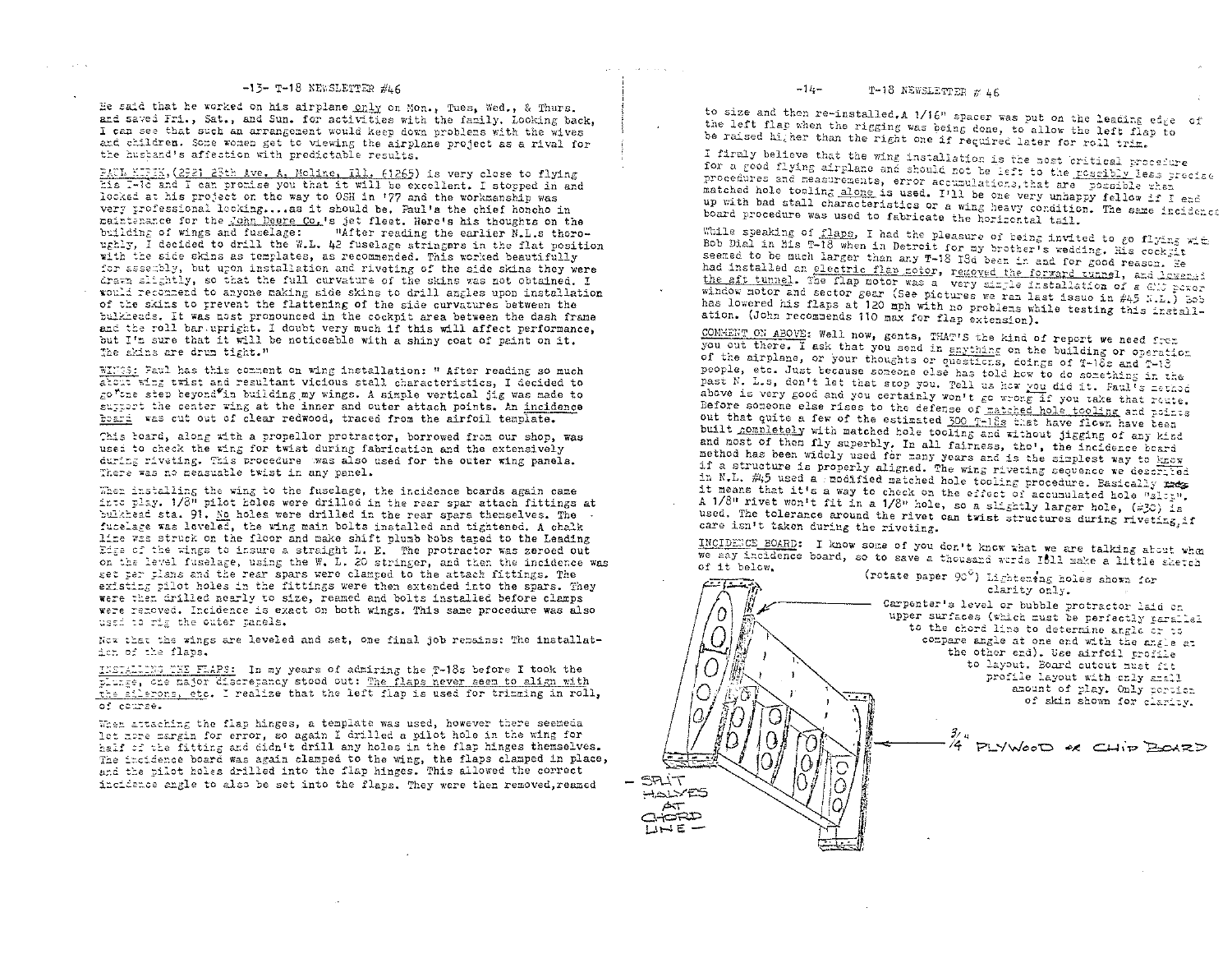#### T-18 NEWSLETTER #46  $-15-$

ELECTRIC TRIM: A good many builders are going to electric trim on the stabllater. I aave flown two airplanes now with electric trim and I was very pleaset with it. As most of you already know it's no sweat to fly the airplane without a trim tab, so failure is no problem. One of the airplanes we ran the tab full travel and pulled the c/b, so that it was trimmed full tail heavy. I just refused airspeed to 120 and could have flown all day with it. so I don't think a runaway notor to full tab travel would present any big problem. A simple 'in transit" light would warn the pilot if it continued to run when the switch was released, so the c/b could be pulled long before full travel was reached. Limit switches would be desirable, of course. The pickle switch could be installed on top of the stick or in the vicinity of the prop/throttle control.

Originally it was found that the headlight "eyelid" motor from a '67 Camaro was just about perfect for weight and rpm. They've become super hard to find at Chev lealers and cost is \$25-\$40. Ken Morgan, 439 Louella, Hurst, TX.76053, found a little motor that may be even better and it's readily available for \$12. It turns about  $1^0$ /sec. with no load and if that was a bit too fast a voltage dropping resistor can easily be put in the circuit. It's small and light, tec. Write Herbach and Rademan, 401 E Erie Ave, Philadelphia, PA, 19134 and tell 'em you want a gear head motor, #TM21KO38, 12 V. reversible.

Next issue I'll have at least one circuit drawing for the installation. Disregard: Here's one from Al Bosonetto, 32625 Benson Dr., Westland, MI,48145.

|        | <b>FUSE</b> |               | - <i>∟m\T</i> −S∆≻⊄⊢SP\$T |              |  |
|--------|-------------|---------------|---------------------------|--------------|--|
| 土泥土    |             | CD IA         | and to<br>AL.             | FLAP SW DRDT |  |
|        |             |               |                           | 12 V         |  |
| GLOUUR |             |               |                           | .DC          |  |
|        |             | com<br>╼═╾┱┱═ | R) C                      |              |  |
|        |             |               | Limit_zu) # 2_SPST        |              |  |

Al alst says he is designing a microprocessor controlpanel that will monitor fuel, fuel flow, eng. hrs., CHT, EGT, Time, speed, distance figures, and a warning signal when fuel, oil, elect., or vacuum fall out of specs. It should be small light, 2 lbs, and would not replace any gauges until it's been proved ilt., Sounds great, Al. Keep us up-dated on it.

AUTOFILMES: Howard Henderson and Sylvan Keepler, both of St. Louis, have installed fluigic autopilots (wing levelers) that they built. They are having fur with then, but say they are "cranky" at this stage of development, but will use the later improved circuits. More on these after OSH. Sylan also has electric trim and electric flaps and I'm hoping he'll come thru with a good article on both. Howard is using the new airfoil on his new wing, but is having a problem converting wing tips. He's been making new molds, etcc. to adapt. Hen Knowles solved the problem very simply. He slit the trailing edse of the wing tip forward about 6 or 8 inches, and inserted a pre-cured slab of futerglas in the slot and stuck it all back together with resin. I looked at it closely and it fits beautifully. .... Back to autopilots. Bryant Porland, 1007 Shell, Midland, Tx, 79701, has an autorilot in his T-18 and has promised an article and sketches on its installation. We've got a lot of new devalogments to yak about in coming issues if we just get the input from membero.

#### T-18 NEWSLETTER # 46  $m16m$

AILERON AND RUDDER TRIM TABS: I saw one movable aileron trim tab at Lodi and hope to have an article on it by next issue. There was some discussion there of using the same principle of an ultra-light model airplane servo operating via a tiny 1.5 oz. electric motor inside the control surface itself. to operate both rudder and aileron trim tabs. The motors would mount on the forward spars of the control surfaces in order to not deteriorate static balance. There's no denying that such trim tabs contribute a great deal to the enjoyment of an airplane's best flight characteristics. To me, it's a pain to fly instruments with an out of trim airplane. i.e. to have to continualy hold right rudder during climb, etc. Perhaps the fluidic autopilots and wing levelers will fill the bill if we can make them fulfill a dual purpose. If we could use them to trim all three axis, then turn them off and hand fly the airplane until we wanted to relax and look at a map or re-trim for some other condition of flite, I'd really like to have one. Also, to be realistic. such a unit might be a life saver if the untrained pilot blunders into IFR conditions. Let's also be aware that pilot seigures in flite aren't unknown and an autopilot would enable the probably non-flying passenger to get on the radio and get some help. It would probably enable them to fly to an aircort and possibly even fly an approach. It would give such a passenger pretty good odds if they had had a few traing landings, but were not current. That's your opinion on the subject?

INSTALLING CANOPIES: This is one area that we need a LOT of input, so that we can explore nore than one method of doing things. John F. Kenton, 16611 126th Pl. S.E., Renton, WA., 98052. has sent in this very excellent method of fitting the canopy frame to the airplane. Here it is, word for word:

PREPARATION & INSTALLATION OF THE A650 CANOPY

Prior to installing canopy onto aircraft deck, position frame on work bench as per sketch.

Using 2 straight edges (use extrusion, square tubing, etc.), place to inboard sides of rear pins & aft rollers parallel to each other and full length of canopy and secure with clamps  $(4 \text{ places})$ .

Note: Remove screws retaing rollers & cut dowels instead, to provide flush butting of straight edges to rollers. Also cut 2 pcs. of 3/4 x 3.0 " wide by 36.00 scrap lumber and position between frame sides for retaining

forward tracking dims (dimensions). Secure with belt, rope, or equiv't.

Now measure dims to outside of both parallel straight edges at pins & roller location. Should be identical.

EXAMPLE: My aft pins to outside straight edges was 15", but my aft rollers were 14.75", ... Replacing .090 spacers with .215 lgth spacers brought the rollers to same dims as the pins.

Now measure dims from inboard side of canopy frame at fwd end cockpit area L/R sides to straight edges. Should be equal. Otherwise it still won't track freely.

You may have to spring the frame to agree, but at the same time hold the lim inside dim.

Prior to installing tracks, drill #40 pilot holes in the aft deck tracks ONLY (in detail part only).

To install tracks, position canopy frame onto deck in closed position and insert iwd cockpit track onto rollers and clamp to skin, also insert deck tracks onto rollers temporarily.

Note: Use .200 shims to hold clearance between deck and canopy (locate at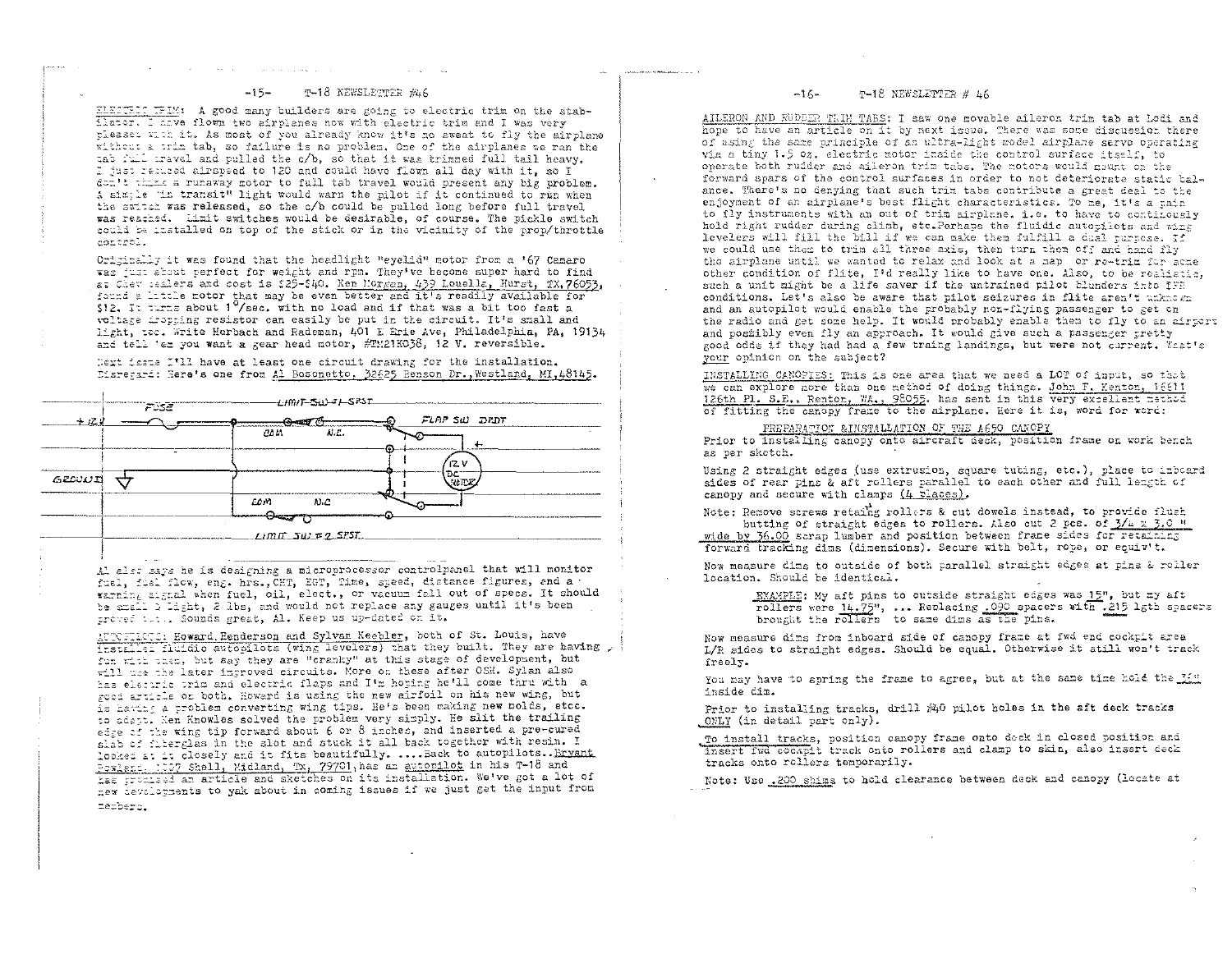### $-17$ - T-18 NEWSLETTER # 46

(locate at top of seat frame).

Move frå tracks as high as possible, but holding 1/4" dim edge distance for 1/8" shin rivets and drill #40 pilot holes and cleco.

Fosition aft tracks with 3rd rivet hole location from fwd end over rivet center line of #571 frame, top flange, sta. 119, . Using masking tape secure fwd ends only to deck skin.

Move canopy to open position and secure track aft end with masking tape.

Move canopy a number of times to closed and open position, rearranging the track as recessary, until no binding is evident.

Recheck that 3rd rivet hole from fwd end of track with center of #571 top frame flange, sta. 119. If still in line, wilot drill #40 hole and cleco

Now drill #20 pilots aftmost & 3rd from aft end from each track thru deck skin & cleco from underneath to allow canopy movement for checking & tracking.

Prior to full size drilling make brackets A580-16-2 with 2 pilot drill holes in flange common to #572 frame only and draw rivet center line common to deck skin (use masking tape and pencil).

Locate detail A580-16-2 in position spotting center line with track from 2 each pre-drilled pilots, mark with pencil, remove, check on bench and drill 2 holes each bracket.

Reposition A580-16-2 brackets & cleso from underneath. If still tracking satisfactorily finish drill remaining holes from aft flange of bracket thru frame & track thru deck skin.

سورة المعادية والمراد الموارد فالمتحامل والمستعمر



#### $-15-$ T-18 NEWSLETTER #46

Thanks for a really thorough write-up on installing the canopy, John. That was very well done. I'm sure it will be thoroughly appreciated. The canopy has been one area welve neglected to cover in detail in the ract. How about more of you writing your method of canopy installation or any other tire<br>concerning the canopy? There are literally dozens of ways to do every job and it would be of benefit if we could take a look at different ways of doing things.

Richard Keller, (5446 Connecticut Ave., La Mesa, CA, 92041) sent me an article for the N. L. about touring the high Rockles country in his 7-18, including landing at a wilderness airstrip, which would have been ok except for the fatigue failure of all 4 axle attach bolts occuring simultaneously. The loss of a wheel put him over on his back. It's too good to hoard for our N.L..so I've sent it on to Sport Aviation. If Jack Cox doesn't run it I'll trint it in the N.L. It has some points worth meditating over in it. Rick has his bird about ready to fly again and now has a 180 hoss Lyc. Hanging in it. He has an "extra" engine that he was going to put in it to replace the 0-295-2 when the 180 came available. He'll sell the extra 160 hp 0-320 E2B engine, with the engine mount, horshoe ring, and Lord mount biscuits, for \$2600. I believe. He may also have a prop. That series engine will also take a c/s prop. It's identical to the one I have on my T-' d. There's a thin knockcut sheet metal plug in the end that has to be removed and a fisk inserted in the shaft a couple of inches back to divert oil to the governor.

Today is July 4th and I'm trying to get this N.L. finished and in the mail so that everyone will get their copy by Oshkosh time, but it's going to be nip and tuck. I have to do it all by myself, printing, collaring, starling, making address labels, etc., so I'll run off some extra copies to take to OSH for some of the last minute joiners. I'll also bring a stack of the baggage compartment drawings, as getting the new plate made will delay this N. L. and I'll just run it the next time. I'm beginning to get some good info and tims in for future N.L.s, so please do your part and write we what vou have done on your project...even your mistakes. We'll have an aponymous column of "Don't do what I did".

FOR SALE CORNER: We'll carry for sale notices for T-18 M.A.S. members' projects and T-18 related items if it doesn't get to be too big am item. It will be on the honor system. If you sell an item because of the N.L. we request you make a small donation to our fund. We can't assume any responsibility ior quality, but if you have items that might not come up to accepted stindards please use Trade-A-Plane, etc.

Here's a wide body, folding wing project built by an AI, now in hostital. Price \$4500. Wings, ailerons, flaps, controls, complete. Tail group complete. Fuselage skins, formers, longerons, on hand, no work done. Also cowling, wheel pants, gas tank, spinner, prop extin, on hand. Call Wes Silvermal, 1-502-245-9479, 410 Bermuda Way, Louisville, KY, 40243, for further details.

If you have plans for sale we must have the serial number or we cannot carry the ad. If you have an airplane for sale you should furnish the plans with it. If you have parts, please specify who made them. Please heet all such notices as trief as tossible.

That's it for this time, gents. Plz excuse my taking so long to get it out and plz xcz my terrible typing. You can recognize me at OSH as the one whose index fingers are worn down to the first knuckle.

You guys just sitting and looking at your plans, I'd like to know why you're not building yet. Maybe the M.A.S. can help you get under way. Let us know.